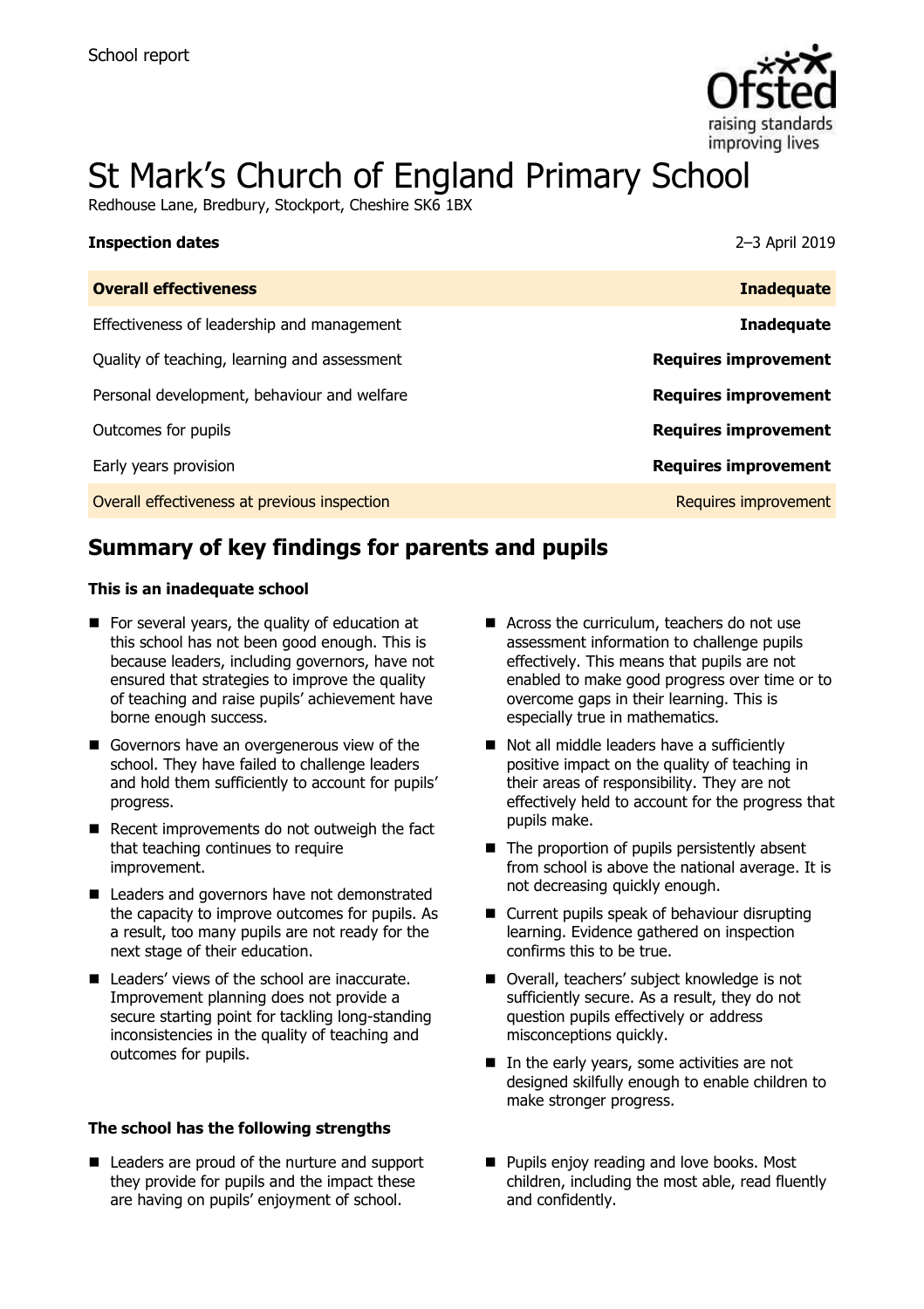

# **Full report**

In accordance with section 44(2) of the Education Act 2005, Her Majesty's Chief Inspector is of the opinion that this school requires significant improvement, because it is performing significantly less well than it might in all the circumstances reasonably be expected to perform.

### **What does the school need to do to improve further?**

- Urgently improve the effectiveness of leadership, including governance, so that pupils benefit from at least a good standard of education by ensuring that:
	- leaders' views of the school are accurate and result in focused priorities to support swift improvements to teaching and learning
	- plans for improvement are sharply focused on improving pupils' outcomes
	- leadership capacity is strengthened so that senior and middle leaders have the skills to evaluate their areas of responsibility and contribute strongly to school improvement
	- leaders' checks pay greater attention to reducing the inconsistencies in teaching across a range of subjects
	- the governing body has sufficient accurate information to provide robust challenge to hold senior leaders to account effectively
	- the curriculum is developed so that it deepens pupils' learning in all subjects.
- Improve teaching in all key stages to at least consistently good over time so that pupils' progress and attainment improve across the curriculum, including in English and mathematics, by ensuring that:
	- teachers acquire the essential subject knowledge to teach effectively across the curriculum
	- teachers have high expectations of what all groups of pupils can achieve
	- teachers use assessment information to match learning appropriately to the needs of pupils
	- teachers ensure that pupils acquire the skills, knowledge and understanding that they need in order to make a successful start on the next stage of their education
	- teachers tackle pupils' misconceptions and use questioning more effectively to deepen pupils' learning.
- $\blacksquare$  Improve pupils' outcomes by making sure that the curriculum supports the development of their skills, knowledge and understanding across all subjects.
- Improve the provision in the early years by making sure that activities are suitably challenging and enable different groups of children to make good or better progress in their learning.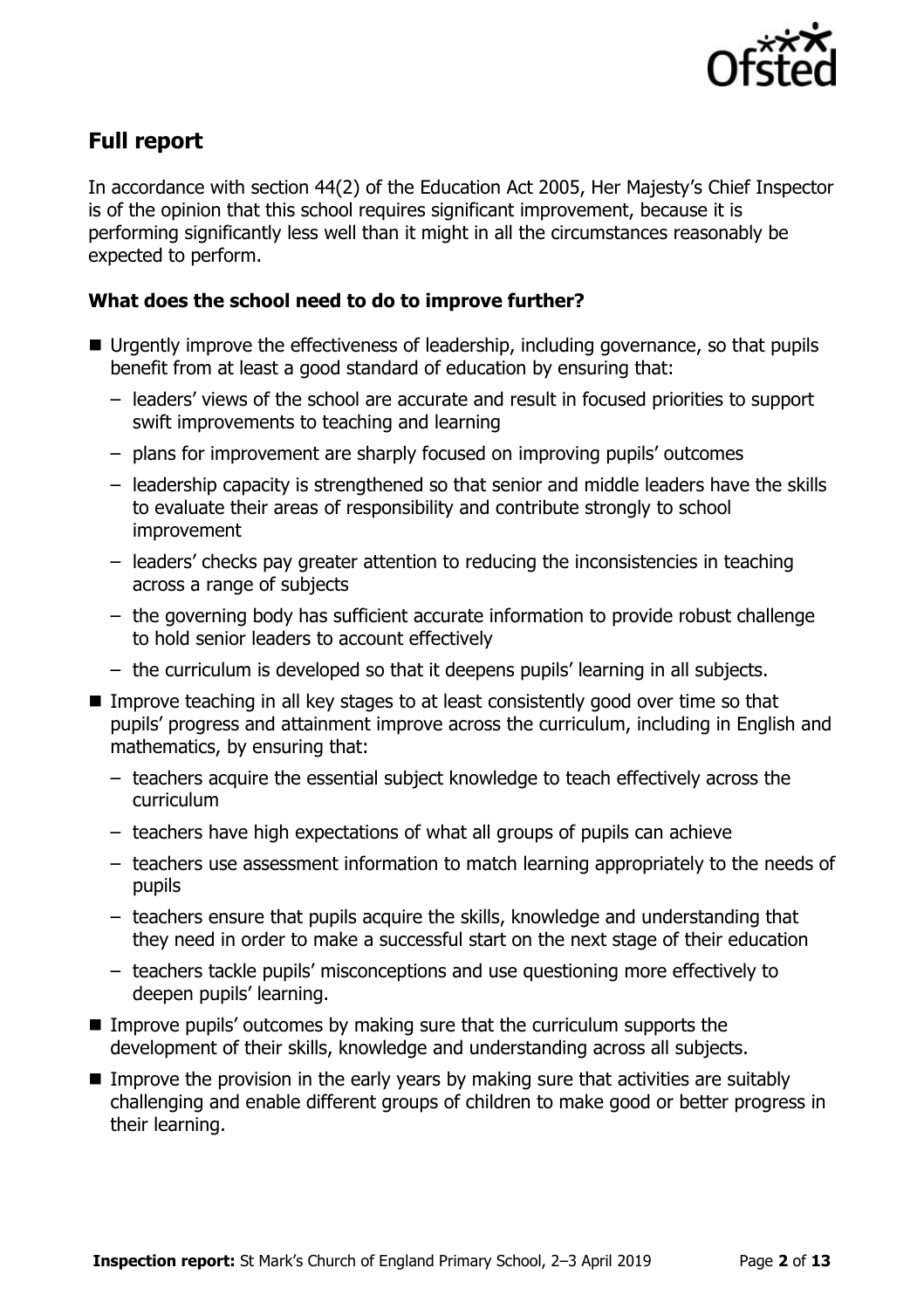

- **IMPROVE THE PERSONAL DEVELOPMENT AND DEVICE THE IMPROVE THE IMPROVEMENT IMPROVEMENT IMPROVEMENT IMPROVEM** 
	- ensuring that the proportion of pupils who are persistently absent from school is reduced to a level in line with or below that seen nationally
	- helping pupils understand how the school expects them to behave in order to become successful learners.

An external review of governance should be undertaken in order to assess how this aspect of leadership and management may be improved.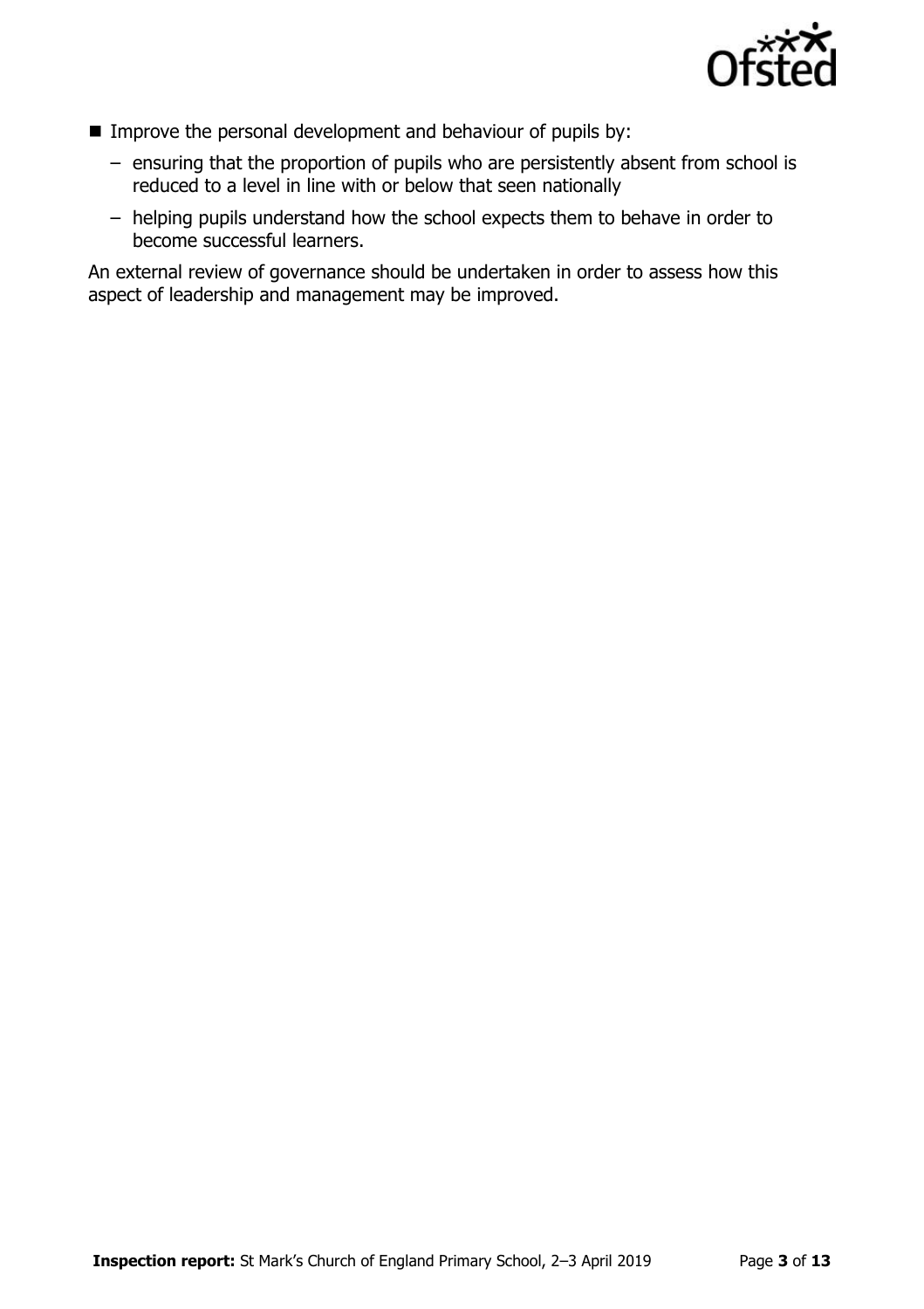

## **Inspection judgements**

#### **Effectiveness of leadership and management Inadequate**

- The standard of education at St Mark's has not improved enough over a considerable period of time. Leaders have not been effective in addressing many areas for improvement identified at previous inspections.
- Improvement strategies have been implemented too slowly or have not had the desired impact. Consequently, teaching and pupils' outcomes continue to require improvement. Moreover, leaders have overseen a decline in the quality of provision in the early years and in pupils' personal development and behaviour since the previous inspection.
- The quality of teaching and learning varies too much across the school. As a result, the progress and attainment of pupils currently at the school continue to fluctuate too much. This means that they are not as well prepared for the next stage of their education as they should be.
- Leaders have an inaccurate view of the school's overall effectiveness and the strengths and weaknesses in the quality of education. Leaders have tried many different strategies to improve pupils' learning but these have not made enough difference. Leaders have not been successful in rectifying the weaknesses in teaching. This work is now under way but still lacks urgency and consistency.
- Leaders have provided a range of professional development for staff. However, this training has not delivered the improvements needed in teaching, learning and assessment.
- Action plans, including school development plans, do not focus precisely enough on the areas which require improvement. Additionally, systems for checking the impact of leaders' actions are weak. As a result, the pace of improvement is too slow.
- A significant proportion of the pupil premium funding has been used effectively to improve the behaviour and attendance of disadvantaged pupils. However, this funding and funding for pupils with special educational needs and/or disabilities (SEND) have not been used well enough to strengthen pupils' progress over time. While leaders are now beginning to evaluate the impact of this funding on pupils' academic achievement, they have paid too little attention to this in the past.
- The physical education (PE) and sport funding is used effectively to improve staff confidence in delivering PE lessons. The school has been particularly successful in football competitions. Pupils said they enjoy sport, including netball and dance. Pupils are active at lunchtimes in a variety of clubs and this contributes well to their health and enjoyment of sport.
- Leaders have developed the curriculum so that pupils have the opportunity to learn across a range of subjects. Regular opportunities, for example to work with music teachers and PE coaches, allow pupils to develop their skills in singing and sports. Although improving, in subjects such as science and history, the newly designed curriculum has not enabled pupils to acquire the skills and knowledge that they need to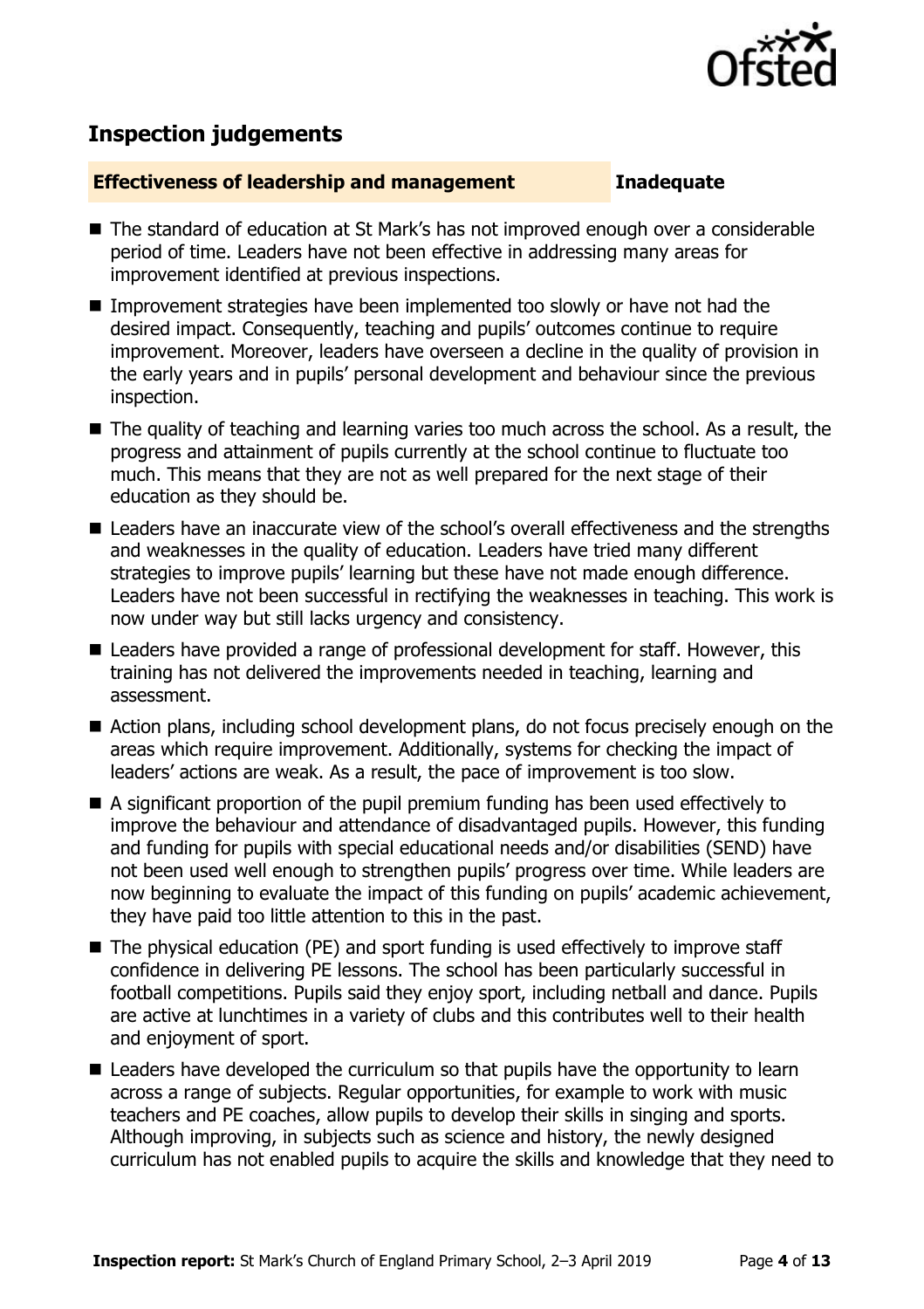

make strong progress. This is because leaders have not ensured that teachers have secure subject knowledge to teach these different subjects in depth.

- Some subject leaders are making a positive difference to teaching. Action taken in writing, for example, has resulted in improvements in the progress that pupils make in developing their vocabulary and sentence structure. However, other subject leaders have not brought about the changes required to improve provision for pupils quickly enough. For example, initiatives in mathematics have not been implemented securely across the school. They are making little difference to the achievement of current pupils. This is because leaders have not undertaken effective checks on pupils' work to measure the strengths and weaknesses of the initiatives that have been introduced.
- $\blacksquare$  Due to the decline in the quality of provision, the local authority has provided the school with the support and challenge needed to hasten the speed of improvement. However, this has not had enough impact. The inconsistencies in teaching and pupils' achievement noted at the previous inspection continue to be a feature of this school. Furthermore, school leaders are too reliant on the external support provided by the local authority. The extensive support programme shows no sign of reducing in the near future.
- Leaders ensure that the nurture of pupils is a high priority. However, some barriers to learning are not being removed quickly enough for some pupils to access the learning they need. Attendance is still low for some pupils.
- Despite plans for improvement put into place by the leader for SEND, pupils with SEND are not making the substantial progress that they need to make so that they can quickly fill gaps in their learning.
- **Pupils' spiritual, moral, social and cultural development is promoted well across the** school. As a result, the majority of pupils are developing their knowledge and understanding of people from a range of backgrounds and faiths. This mostly prepares them well for their lives as citizens in modern Britain. However, some pupils are unaware of the harm derogatory name-calling can cause to others.

### **Governance of the school**

- The governing body does not receive sufficiently detailed reports and information about important aspects of the school's performance. Governors have not challenged the headteacher and senior leaders about the school's effectiveness or held them to account for the actions that they have taken to improve teaching and pupils' actions. Consequently, governors are not playing their part in securing school improvement.
- Governors have an overgenerous view of the school's performance. They have accepted leaders' inaccurate evaluations of teaching and pupils' outcomes too readily. They have, over time, received training from the local authority to support them in understanding the school's performance information. However, this has had little impact on their ability to fulfil their responsibilities regarding the strategic direction for the school.
- Governors have made sure that the school's use of additional government funding has improved attendance for disadvantaged pupils and pupils with SEND. However,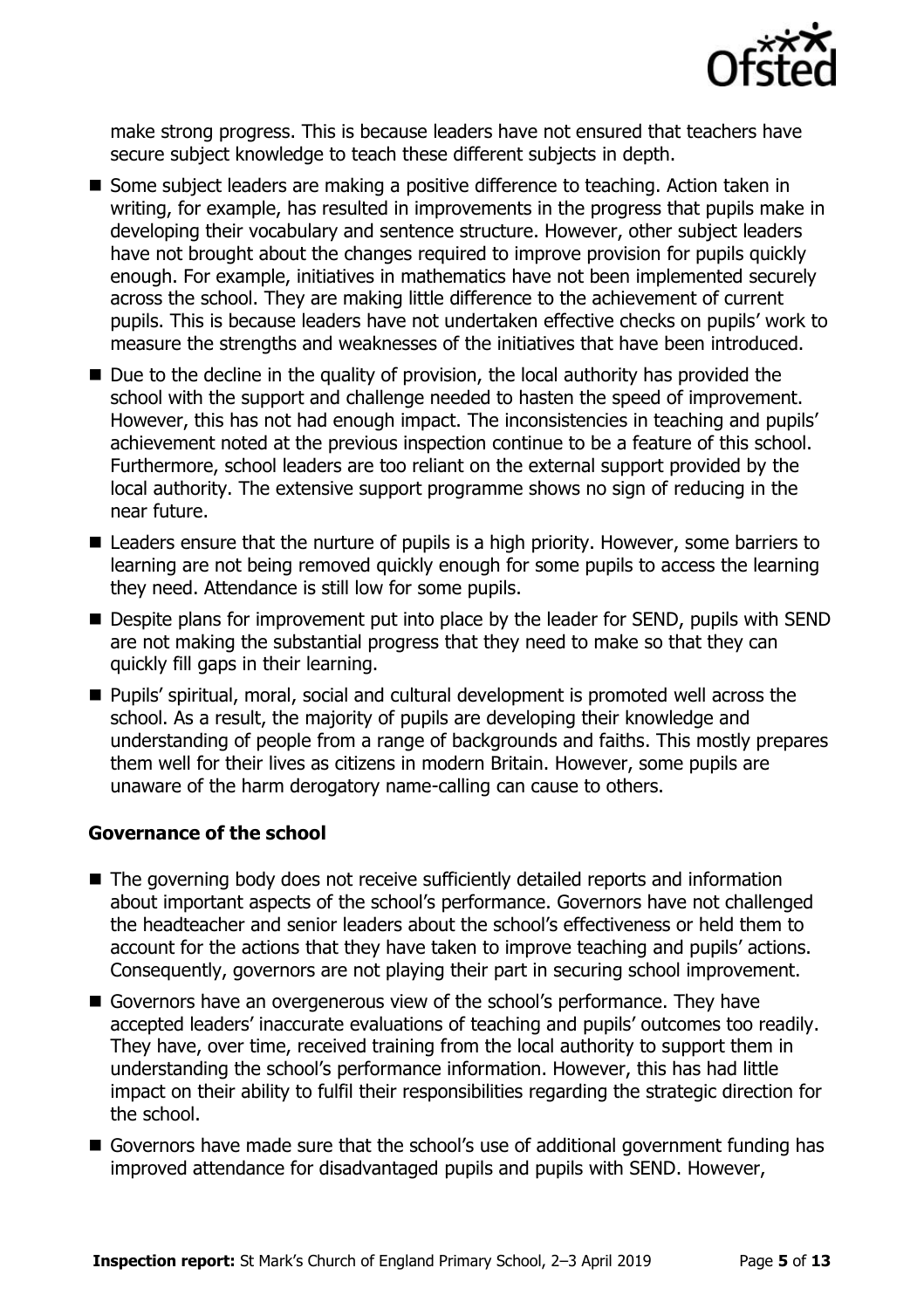

governors are unclear about how effectively this funding has been used to improve the academic outcomes for these pupils.

### **Safeguarding**

- The arrangements for safeguarding are effective.
- A recent audit by the local authority shows that procedures and policies to keep pupils safe are strong. Evidence gathered on inspection confirms this to be true. All checks to ensure that adults are cleared to work with children have been undertaken and are recorded in the single central record. The school works effectively with external agencies and parents and carers to protect the most vulnerable pupils.
- Safeguarding training is provided for staff and they understand the signs they would look for in order to keep children safe.

#### **Quality of teaching, learning and assessment Requires improvement**

- The quality of teaching and learning is inconsistent and variable across the school. Teachers give pupils tasks that do not match their starting points. As a result, pupils' progress varies across and within year groups and subjects.
- Some teachers do not use questioning effectively to gauge pupils' understanding and adapt their teaching accordingly. Where questioning is used to good effect, teaching is sharply targeted and moves pupils' learning on more quickly.
- Assessment of pupils' learning is not sufficiently accurate for teachers to measure how well pupils are doing. Consequently, in a range of subjects, tasks often fail to challenge pupils enough. Many tasks are too easy for the most able pupils and sometimes too difficult for the least able. This slows pupils' progress. Occasionally, it also leads to poor behaviour which teachers do not always manage well.
- Some teachers have weak subject knowledge, leading to low expectations of what pupils can achieve. It also results in a lack of progression across different subjects. Weaknesses in teachers' subject knowledge mean that they are unable to spot, and then address, pupils' misconceptions.
- In contrast, some teachers have a much stronger grasp of what should be taught. These teachers enthuse pupils because they foster pupils' interest and curiosity. In key stage 2 for example, pupils discussed and explained algebraic equations, which contributed to a deeper understanding of this strand of mathematics.
- Opportunities to provide further challenge or address any misconceptions are often missed by teaching assistants. This is because adults and pupils are overly focused on completing a task rather than deepening learning.
- Meaningful opportunities for pupils to practise their writing in different subjects are now being used more effectively. Teachers have begun to encourage pupils to use their writing skills in history and geography lessons. For example, pupils wrote diary entries linked to their topic on the Second World War. This has contributed to improvements in pupils' writing. However, pupils do not achieve as well as they should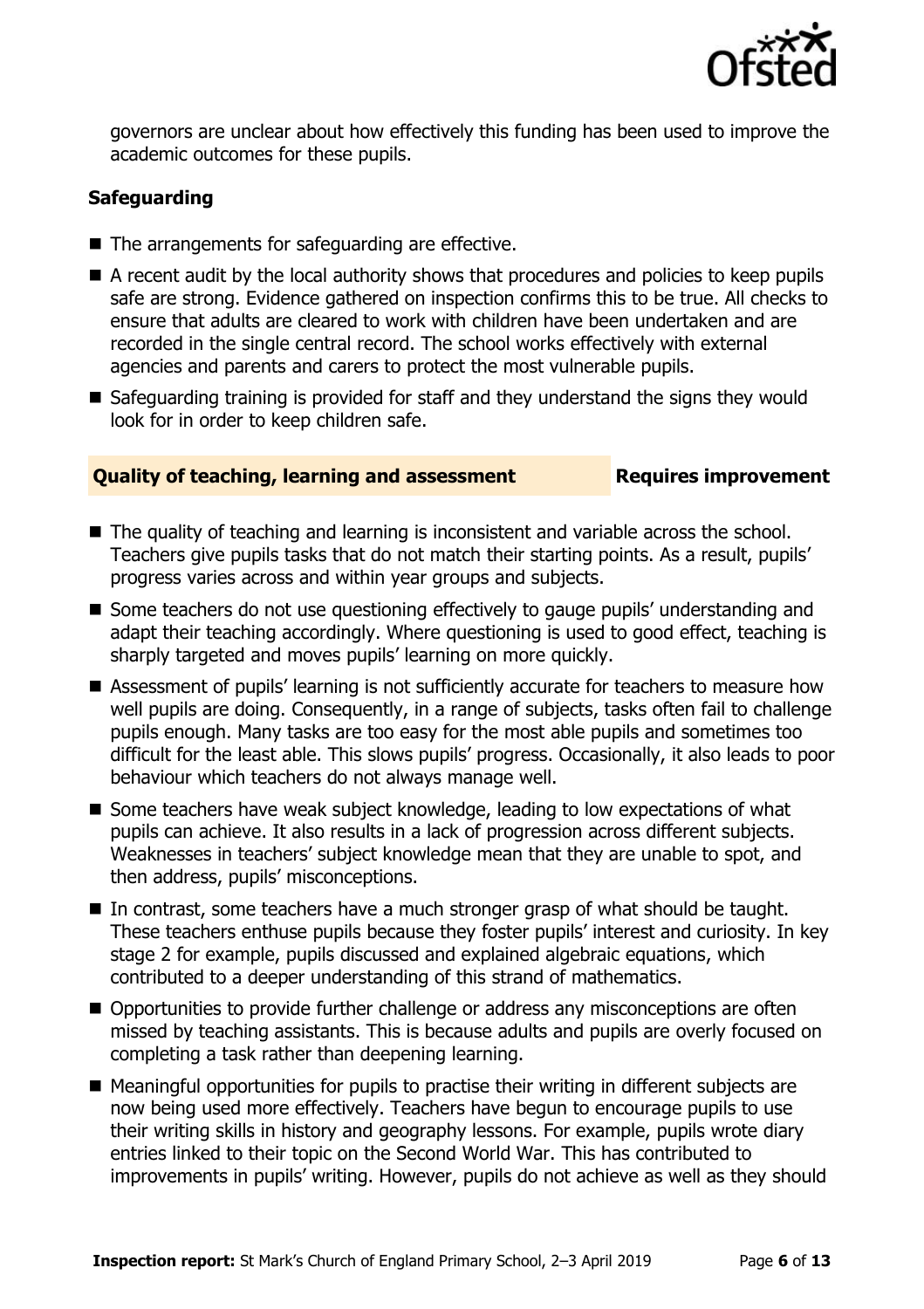

in writing because not enough emphasis has been given to developing pupils' writing in the past.

- In mathematics, pupils are developing more secure fluency skills, especially in multiplication. However, too many pupils have gaps in their knowledge. In some cases, this results in pupils being unable to identify what aspects of mathematics are needed to solve problems. This hinders their progress.
- **IMPROMERTY IMPLE THEORY IS CONTEX IN THE IMPROVEMENTS** In Improvements to the teaching of phonics are lefter progress in reading. Pupils who read to inspectors demonstrated secure phonics skills. Many pupils, including the most able, read fluently and with expression.
- Reading lessons are successfully helping the most able to develop their skills further. However, in these lessons, less-able pupils struggle to decipher the meaning of texts and to read words accurately without the support of an adult.

#### **Personal development, behaviour and welfare <b>Requires improvement**

#### **Personal development and welfare**

- The school's work to promote pupils' personal development and welfare requires improvement. Some pupils lack determination in their learning. When teaching does not excite or engage them, they lose interest. Staff do not consistently encourage pupils to develop the resilience to become more effective learners. Not all pupils understand or use effectively the school's newly implemented expectations about learning behaviours to help them make progress.
- **Pupils who spoke to inspectors said that they enjoy contributing to school life through** additional roles, such as helping to set up and review assemblies and promoting healthy lifestyles through the sports council. One pupil, reflective of the group, commented, 'I am proud of my role as I know my actions will have an impact on others.'
- In the classroom, relationships between teachers, teaching assistants and pupils are helping to develop some pupils' confidence and self-esteem. However, many pupils are over-reliant on support to complete tasks. This discourages some pupils from developing their skills independently.
- **Presentation of work varies from class to class. In some classes, teachers' expectations** are high and, consequently, pupils' handwriting is accurate and books are neat. However, some books show that teachers are prepared to accept work that is not good enough.
- The vast majority of pupils who spoke to inspectors said that they feel safe in school. Pupils clearly explain how they make sure that they keep themselves safe from strangers and when they are using the internet. Although some pupils told inspectors that bullying and falling-out happen, they know which adults to talk to when these occur. They say that adults then resolve most situations.
- Staff and pupils have a good understanding of the forms discriminatory behaviour may take. In the main, reported incidents are dealt with appropriately by senior leaders. Information provided by the school indicates that the number of reported incidents has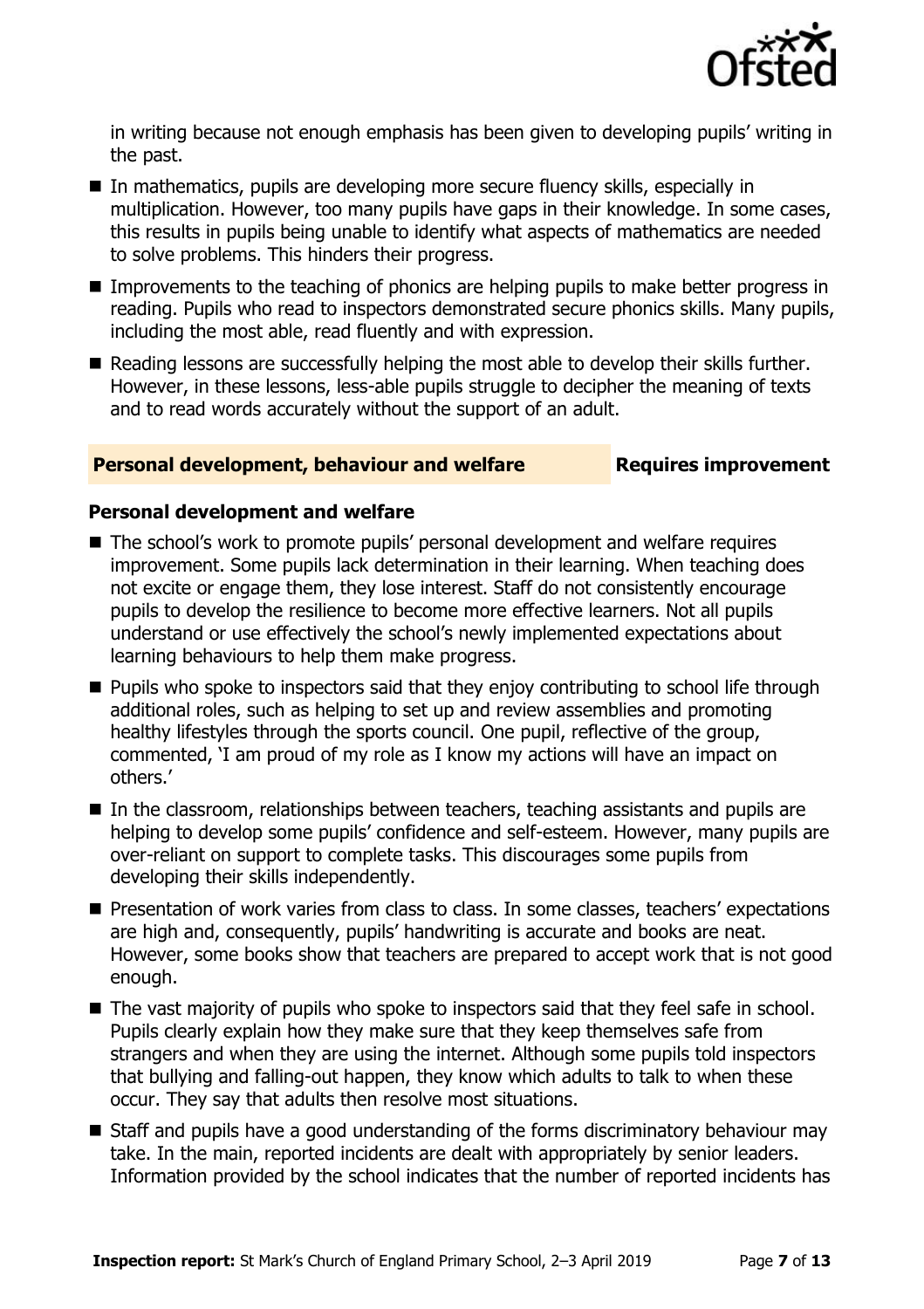

decreased over this year. Nonetheless, pupils told inspectors that there were still instances of discriminatory behaviour occurring.

#### **Behaviour**

- The behaviour of pupils requires improvement. Pupils' behaviour varies between classes according to the quality of teaching. When teachers are not vigilant, a significant minority of pupils tend to waste time. This slows their progress and, on occasions, that of others. As a result, some pupils reported that their learning is sometimes disrupted. However, this is less so than was previously the case.
- Through Parent View, Ofsted's online questionnaire, some parents expressed concerns about pupils' behaviour in lessons and during breaktimes. Parents' mixed views reflect the differences in the standards of pupils' behaviour throughout the school.
- **Pupils told inspectors that behaviour in the playground and outside of lessons has** improved in the current school year. School records and observations during the inspection support this view. There has been a noticeable drop in incidents of poor behaviour logged by school staff and a decline in the number of fixed-term exclusions since the changes to the school's behaviour policy took effect.
- **Pupils'** attendance over time is below the national average. In addition, the proportion of pupils who are persistently absent is significantly above the national average. Although leaders are working more closely with pupils and their parents, the attendance of some groups of pupils is improving too slowly.

### **Outcomes for pupils Requires improvement**

- Leaders' actions to improve pupils' progress and attainment have not been successful enough. They have lacked urgency. The progress pupils make is not strong enough in a wide range of subjects.
- $\blacksquare$  The proportion of pupils achieving greater depth at key stage 1 has risen to be in line with the national average. However, since the previous inspection, pupils' attainment at the end of key stages 1 and 2 has been too variable. Too many pupils are not prepared as well as they should be for the next stage of their education.
- Current pupils' progress in reading, writing and mathematics across year groups is also variable because of weaknesses in some teaching. While there are some signs of improvement in pupils' workbooks, this is not substantial enough to make up for weaknesses in the past.
- The progress and attainment of the most able pupils vary across the school. A number of pupils confirmed to inspectors that they feel tasks are sometimes too easy. The most able pupils are not always reaching the standards of which they are capable because teachers do not provide work that is challenging enough. Although there has been an increase in pupils achieving greater depth at key stage 1, not enough pupils reach greater depth in writing or the higher standards in reading and mathematics at the end of key stage 2.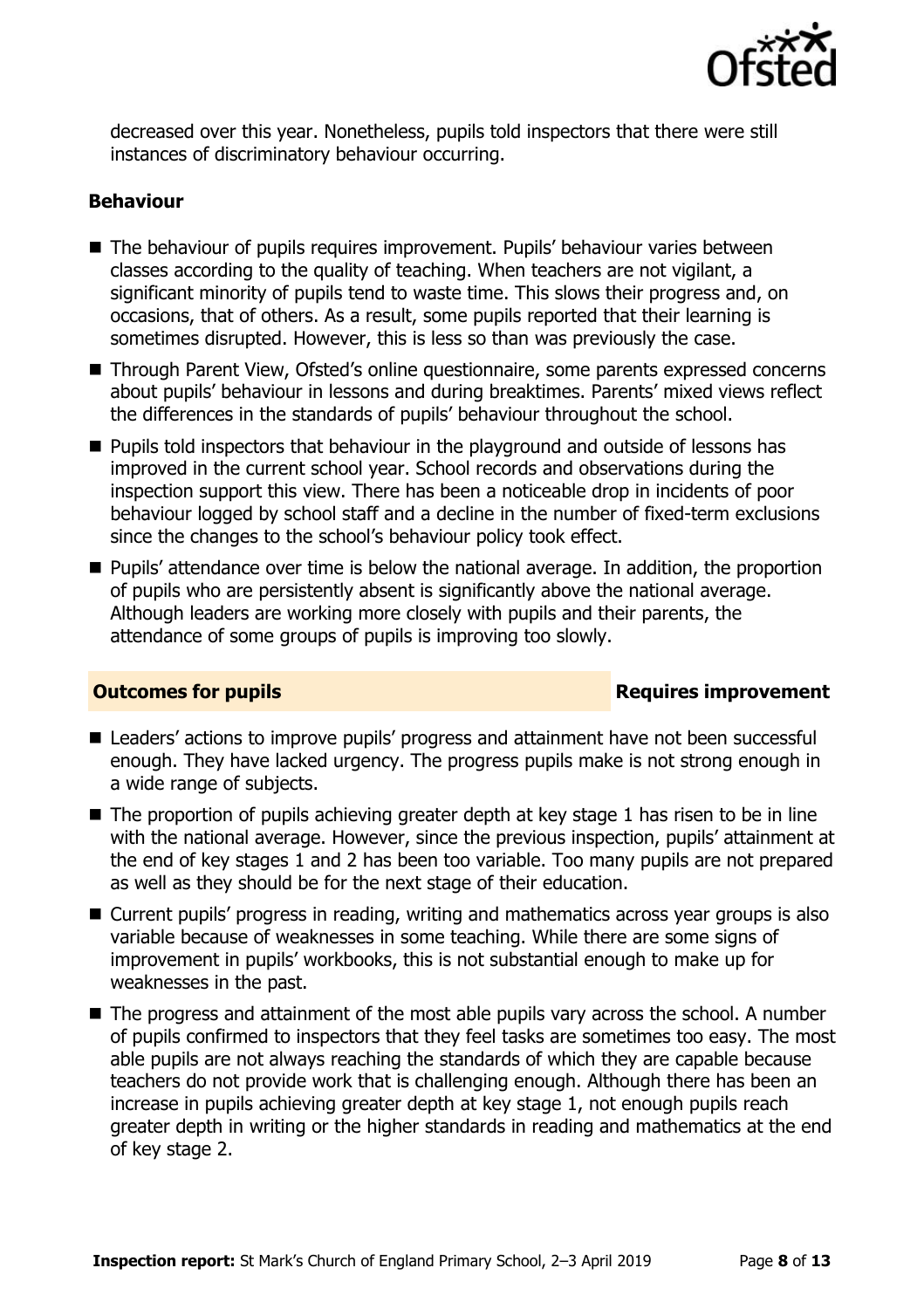

- $\blacksquare$  The proportion of pupils who meet the expected standard in the phonics screening check at the end of Year 1 is increasing over time. Nonetheless, it has been below the national figures since the previous inspection.
- The pupil premium funding is not being used to secure good academic outcomes for disadvantaged pupils quickly enough. In 2018, disadvantaged pupils' attainment at the expected level at the end of key stages 1 and 2 was below the national averages. The gap between disadvantaged pupils' attainment and that of other pupils nationally is not diminishing quickly enough over time.
- Attainment in science has been below the national average at key stages 1 and 2 for three years. However, work in current pupils' books shows that they are gaining the investigative and practical skills that complement scientific knowledge.
- Pupils access a broad range of subiects. However, pupils' work across the curriculum varies considerably because they are not gaining the subject-specific skills and knowledge they need in some subjects, such as geography and history.
- The school's assessment information and work in current books indicate that pupils with SEND are not making strong enough progress from their starting points because the support they receive is not focusing well enough on academic progress.

### **Early years provision Requires improvement**

- Children join the early years with knowledge and skills below those typical for their age. The proportion of children reaching a good level of development at the end of the Reception Year has been below the national average for five years. This does not represent sufficiently strong progress for many children. This means that children are not prepared well enough for Year 1.
- The effectiveness of learning in Nursery and Reception is mixed. Children typically make more progress when working directly with adults than when tackling independent activities. This is because staff do not make the most of the learning environment by providing a wide range of stimulating and engaging activities so that children learn as they play. As a result, children do not develop their early reading, writing and mathematical skills well enough.
- The leadership of the early vears has improved recently. Leaders have a more accurate view of what needs to develop and what is working well across the early years. Plans for improvement, such as for the development of the outdoor areas, are focused.
- Relationships between adults and children in the early years are positive. Children's behaviour is typically good. Staff ensure that children are well cared for and learn and play happily together.
- Staff identify children's additional needs well. Staff work well with external specialists to ensure that children receive the help they need early and quickly.
- Children use their phonics well when writing words and sentences independently. For example, a group of children were observed writing simple words to describe buying hot cross buns.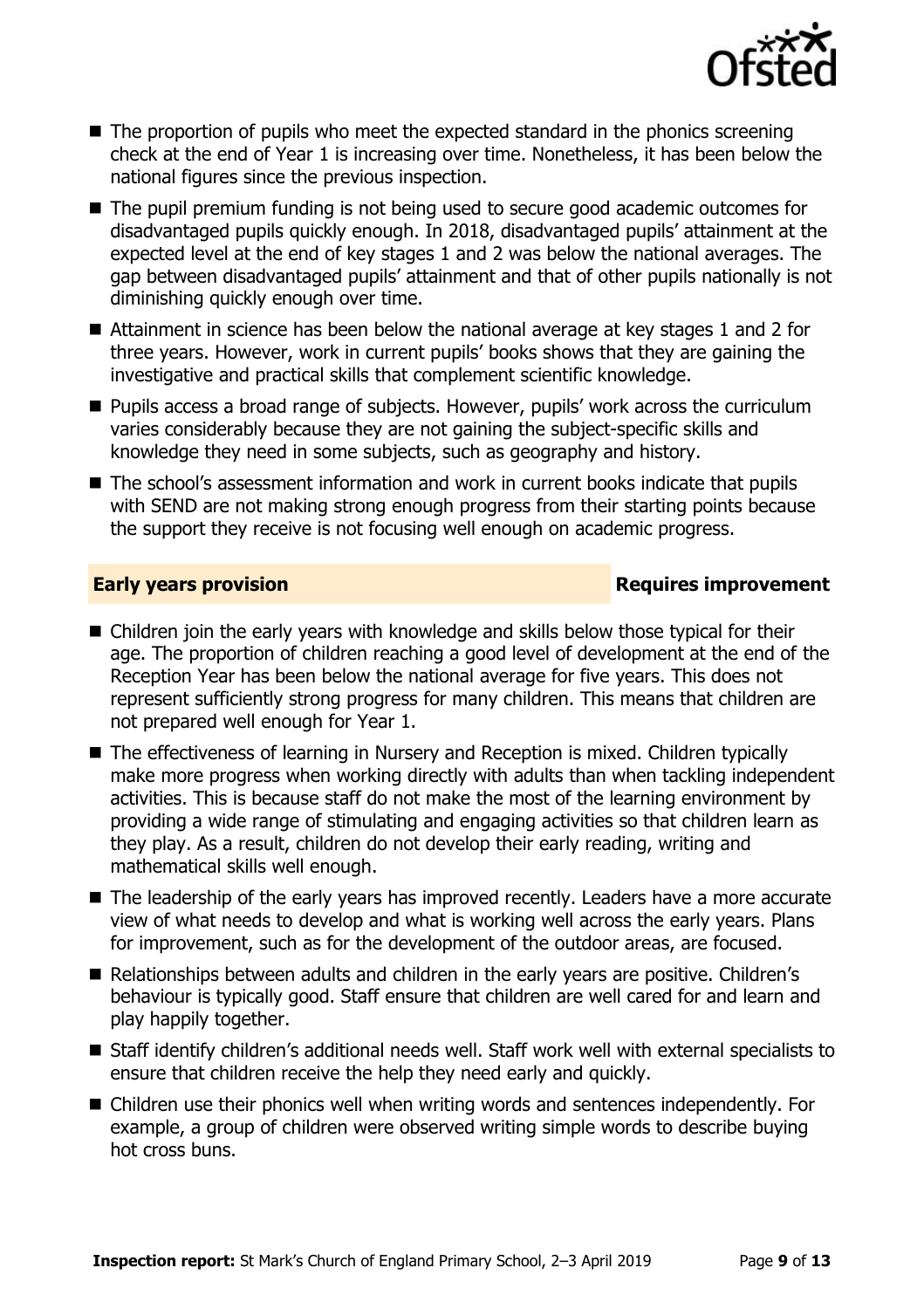

- **Parents of children in the early years feel involved in their children's learning because** staff hold a range of informative meetings. These events are well attended and help parents to understand how to support their children's learning at home.
- Safeguarding is effective in the early years. Adults give close attention to children's well-being. Safeguarding procedures are effective. Staff are well trained and undertake appropriate risk assessments to ensure that children are kept safe.
- Transition into Nursery and Reception is well planned. Staff work closely with parents and any relevant professionals to ensure that children settle quickly and enjoy school.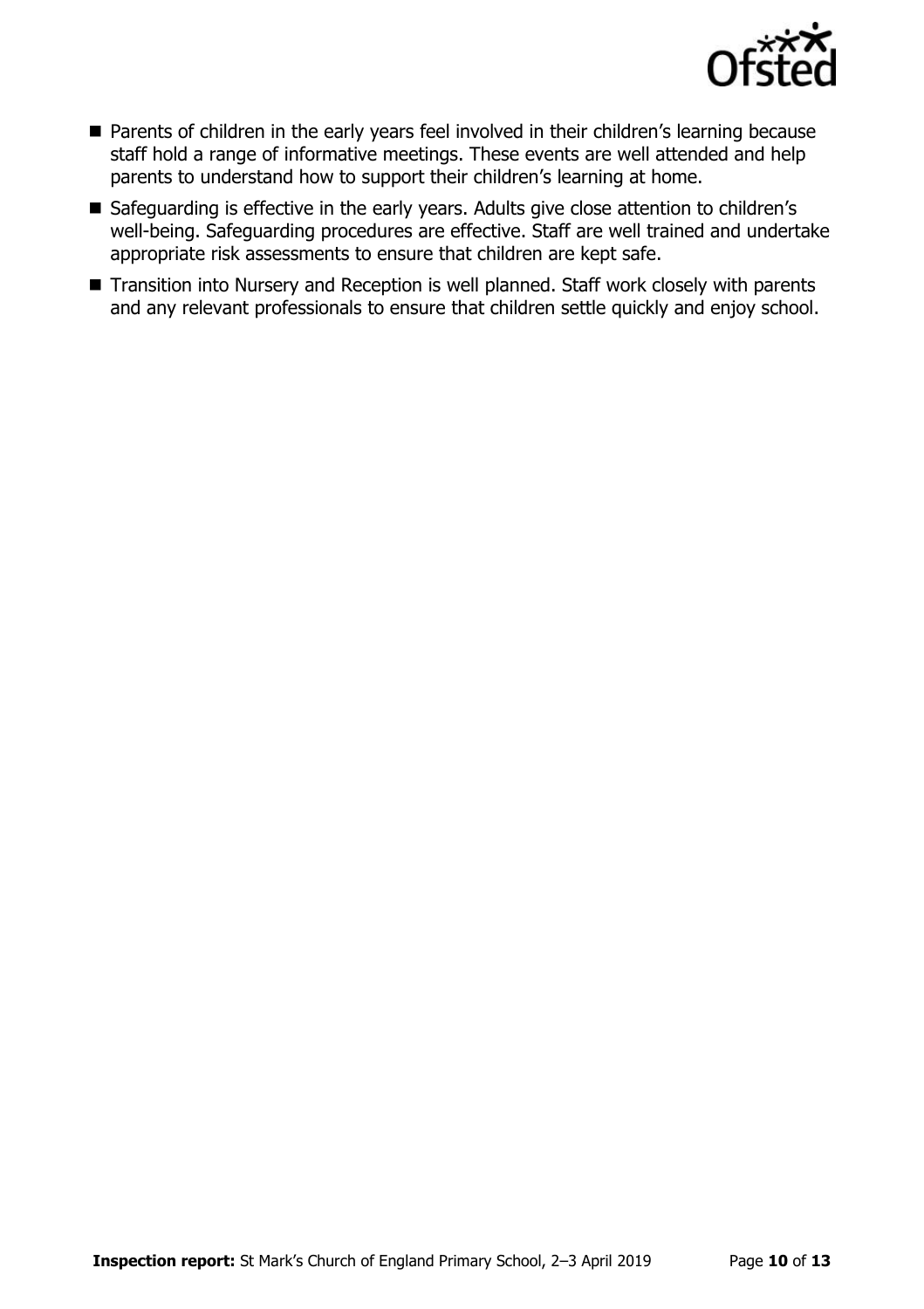

# **School details**

| Unique reference number  | 106104    |
|--------------------------|-----------|
| Local authority          | Stockport |
| <b>Inspection number</b> | 10087827  |

This inspection of the school was carried out under section 5 of the Education Act 2005.

| Type of school                      | Primary                               |
|-------------------------------------|---------------------------------------|
| <b>School category</b>              | Voluntary controlled                  |
| Age range of pupils                 | 3 to 11                               |
| <b>Gender of pupils</b>             | Mixed                                 |
| Number of pupils on the school roll | 236                                   |
| Appropriate authority               | The governing body                    |
| Chair                               | Mrs Barbara Rhodes                    |
| Headteacher                         | Mrs Alison Whitehead                  |
| Telephone number                    | 0161 430 3418                         |
| <b>Website</b>                      | www.st-marks.stockport.sch.uk         |
| Email address                       | headteacher@st-marks.stockport.sch.uk |
| Date of previous inspection         | 17-18 January 2017                    |

### **Information about this school**

- This is an average-sized primary school.
- The school was previously judged to require improvement in 2015 and 2017.
- There has been a larger-than-average decrease in the total number of pupils on roll, from 303 in 2017 to 236 in 2019.
- The proportion of pupils supported by the pupil premium funding is higher than the national average. The proportion of pupils with SEND is also higher than the national average.
- The proportion of pupils from minority ethnic backgrounds is lower than the national average. The proportion of pupils who speak English as an additional language is also lower than the national average.
- The Statutory Inspection of Anglican and Methodist Schools was conducted in March 2017.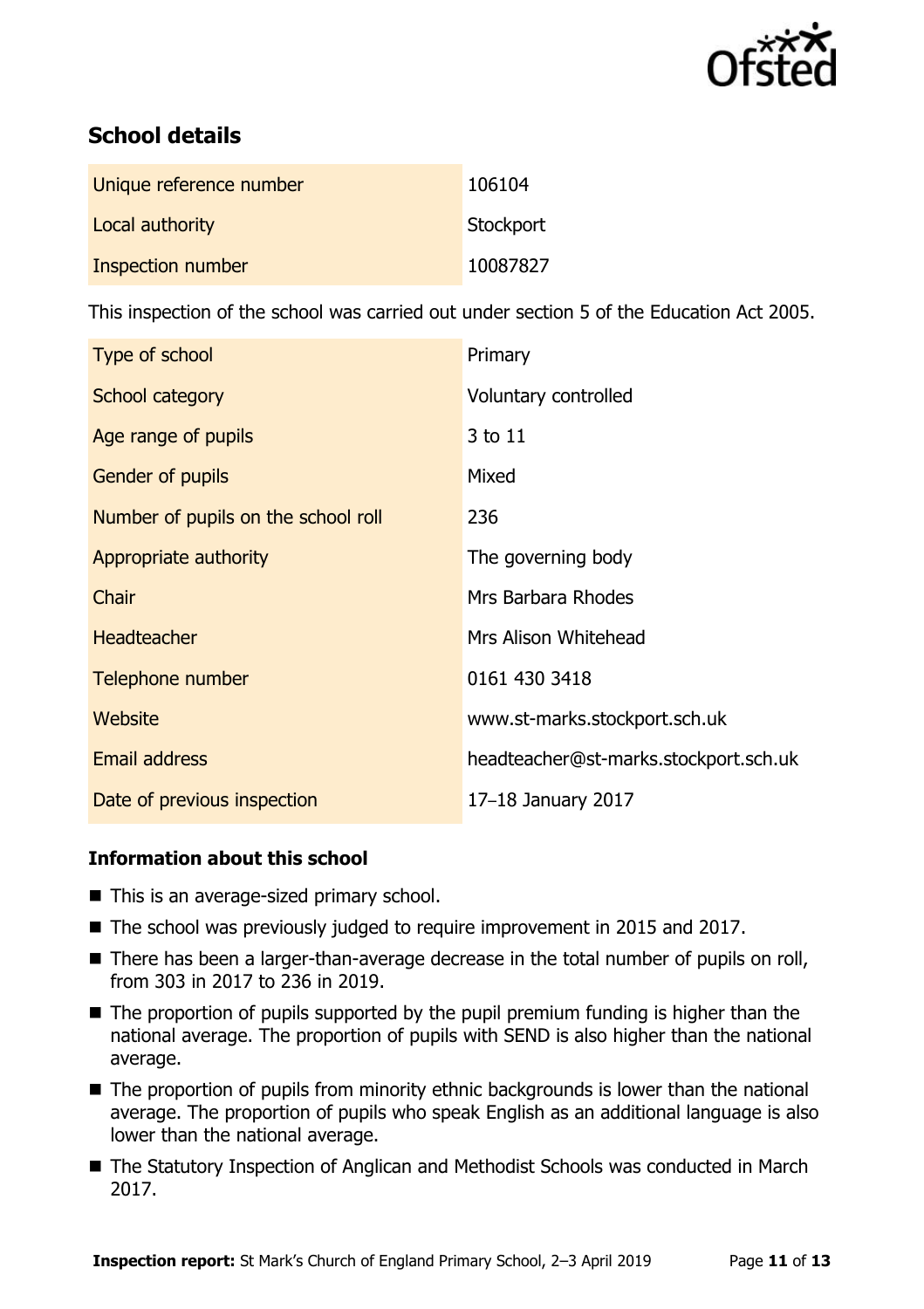

# **Information about this inspection**

- Inspectors conducted meetings with leaders to review the impact of their work on pupils' learning and outcomes. They considered the school's current assessment information and conducted an in-depth analysis of pupils' work across a range of subjects to consider how well pupils learn and achieve over time.
- Inspectors visited classes in every year group. Some of these visits were conducted jointly with leaders.
- Behaviour logs and leaders' checks on the suitability of staff to work in the school were considered. Inspectors also met with leaders to review the impact of their work to safeguard pupils' welfare and promote good behaviour and attendance.
- **Inspectors held a meeting with members of the governing body. A discussion was also** held with a representative of the local authority.
- Inspectors met with groups of pupils to discuss their views on the school. Inspectors observed pupils' behaviour around the school.
- A group of pupils read to the inspectors. Inspectors also heard pupils read during visits to classrooms and talked with them about their attitudes to reading.
- Inspectors gathered the views of parents through informal discussions in the playground before school. Inspectors also considered 21 responses to Parent View, Ofsted's online questionnaire, including 10 free-text comments, and 23 responses to the online staff survey. There were no responses to the online pupil survey.

#### **Inspection team**

| Simon Hunter, lead inspector | Her Majesty's Inspector |
|------------------------------|-------------------------|
| Sandie La Porta              | <b>Ofsted Inspector</b> |
| <b>Christine Howard</b>      | <b>Ofsted Inspector</b> |